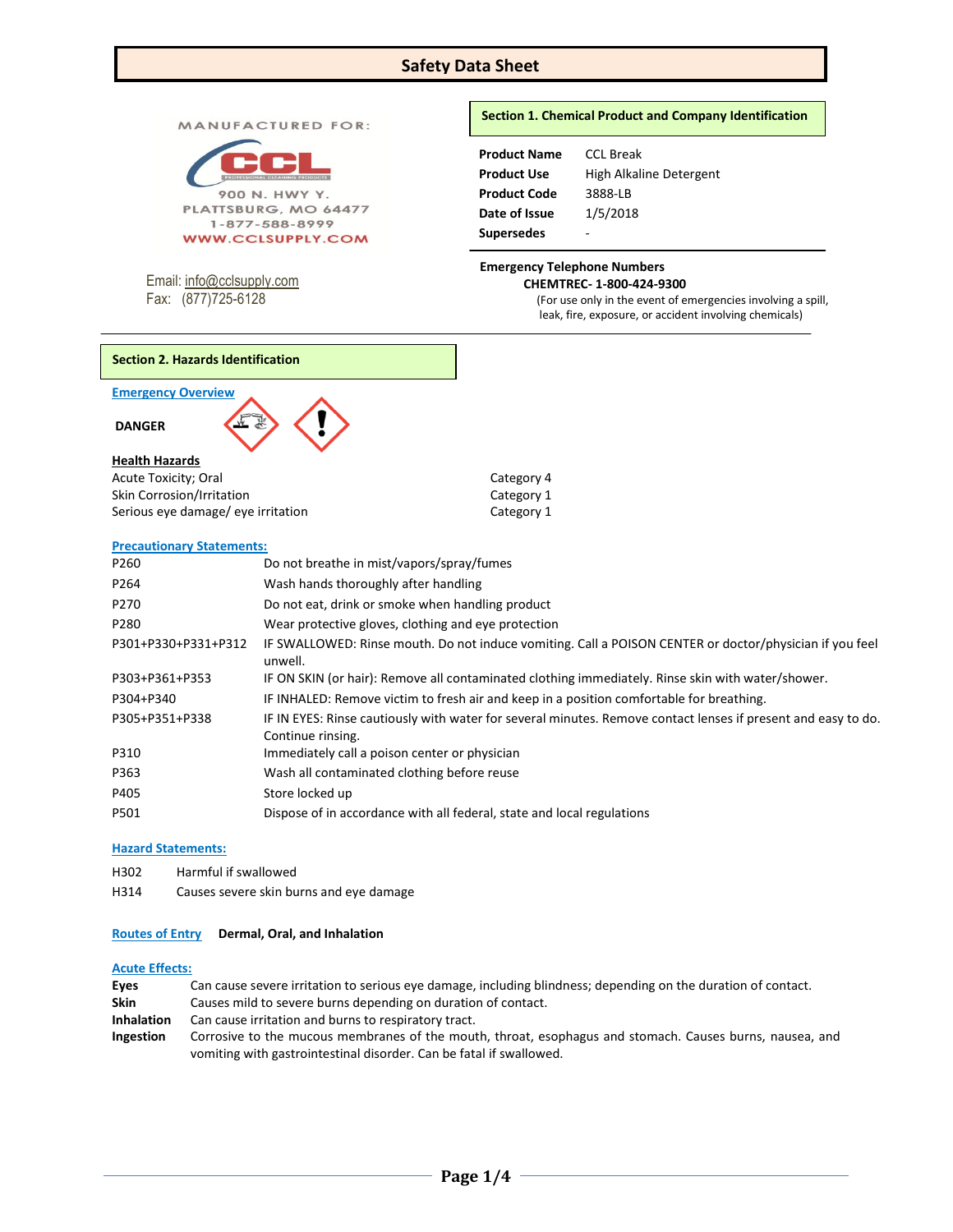**Section 3. Composition/Information on Ingredients**

## **Name of Hazardous Ingredients CAS Number % by Weight**

Sodium Hydroxide 1310-73-2 <45

## **Section 4. First Aid Measures**

**Eye Contact** Flush immediately with plenty of soap and water for at least 15 minutes. Seek immediate medical attention. **Skin Contact** Wash immediately with plenty of clean water. If irritation or burn occurs, seek medical attention. **Inhalation** Remove person to fresh air. Begin CPR if breathing has stopped and seek immediate medical attention. **Ingestion** Do not induce vomiting. If conscious, give several glasses of water. Never give anything by mouth to an unconscious person. Seek immediate medical attention.

| <b>Section 5. Fire Fighting Measures</b>                                                                                                                                                |                                                                                                              | National Fire Protection Association (U.S.A)<br>(estimated rating)                      | $\bf{0}$ |
|-----------------------------------------------------------------------------------------------------------------------------------------------------------------------------------------|--------------------------------------------------------------------------------------------------------------|-----------------------------------------------------------------------------------------|----------|
| <b>Hazardous Combustion Products</b><br><b>Extinguishing Media</b><br><b>Unsuitable Extinguishing Media</b><br><b>Fire Fighting Procedures</b><br><b>Unusual Fire/Explosion Hazards</b> | N/A<br>N/A<br>N/A<br>Use a self-contained breathing apparatus.<br>produce flammable, explosive hydrogen gas. | Upon contact this product will react with most metals such as aluminum, tin, or zinc to |          |

# **Section 6. Accidental Release Measures**

**Spill Clean Up** All spilled material must be contained and kept out of waterways, sewers and drains. The spilled chemical should be absorbed with an inert material, and put in a new labeled container for disposal. Flush cleaned area thoroughly with water.

**Section 7. Handling and Storage** 

**Handling and Storage** Normal handling of liquids. Keep container tightly closed when not in use. Keep out of the reach of children. Have eyewash accessible to use in handling area.

## **Section 8. Exposure Controls/Personal Protection**

| <b>Exposure Limits</b>       |                 |                  |                  |                  |
|------------------------------|-----------------|------------------|------------------|------------------|
| <b>Product Name</b>          | <b>OSHA PEL</b> | <b>NIOSH REL</b> | <b>AIHA WEEL</b> | <b>ACGIH TLV</b> |
| Sodium Hydroxide (1310-73-2) | 2mg/m           | 2mg/m            |                  | 2mg/m            |

**Engineering Controls** Local exhaust is normally adequate. Use mechanical ventilation if TLV are reached or exceeded.



**Personal Protective Equipment (PPE)**

**Eyes** Chemical splash goggles and face shield

**Body** Rubber or neoprene gloves; rubber boots and suit **Respiratory** Use NIOSH approved respirator if exposure limits are reached are exceeded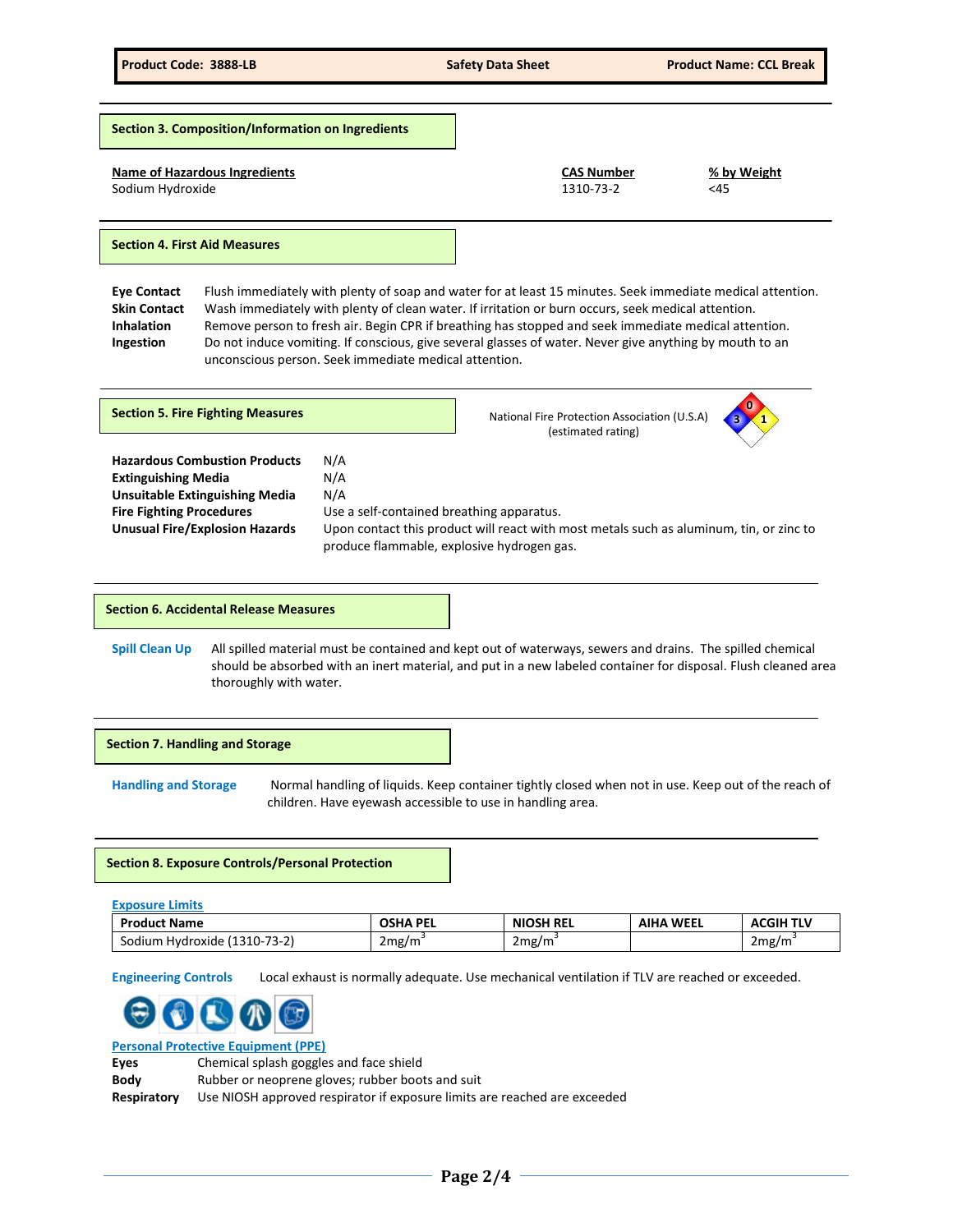### **Section 9. Physical and Chemical Properties**

| <b>Physical State</b>   | Liauid              | <b>Explosive Limits</b>      | N/A  |
|-------------------------|---------------------|------------------------------|------|
| Color                   | Clear light brown   | <b>Vapor Pressure</b>        | N/A  |
| Odor                    | Strong caustic odor | <b>Vapor Density</b>         | N/A  |
| <b>Odor Threshold</b>   | N/A                 | <b>Relative Density</b>      | N/A  |
| рH                      | N/A                 | <b>Solubility</b>            | Con  |
| <b>Freezing Point</b>   | N/A                 | <b>Partition Coefficient</b> | N/A  |
| <b>Boiling Point</b>    | $220^\circ F$       | <b>Auto-Ignition Temp.</b>   | N/A  |
| <b>Flash Point</b>      | Not combustible     | <b>Decomposition Temp.</b>   | N/A  |
| <b>Evaporation Rate</b> | Initially 1         | <b>Viscosity</b>             | N/A  |
| <b>Flammability</b>     | Non-Flammable       | <b>Specific Gravity</b>      | 1.36 |

| Clear light brown  |
|--------------------|
| Strong caustic odo |
| N/A                |
| N/A                |
| N/A                |
| 220°F              |
| Not combustible    |
| Initially 1        |
| Non-Flammable      |

| Physical State          | Liauid              | <b>Explosive Limits</b>      | N/A         |
|-------------------------|---------------------|------------------------------|-------------|
| Color                   | Clear light brown   | <b>Vapor Pressure</b>        | N/A         |
| Odor                    | Strong caustic odor | <b>Vapor Density</b>         | N/A         |
| <b>Odor Threshold</b>   | N/A                 | <b>Relative Density</b>      | N/A         |
| pН                      | N/A                 | Solubility                   | Complete    |
| <b>Freezing Point</b>   | N/A                 | <b>Partition Coefficient</b> | N/A         |
| <b>Boiling Point</b>    | $220^\circ F$       | <b>Auto-Ignition Temp.</b>   | N/A         |
| <b>Flash Point</b>      | Not combustible     | <b>Decomposition Temp.</b>   | N/A         |
| <b>Evaporation Rate</b> | Initially 1         | <b>Viscosity</b>             | N/A         |
| Flammability            | Non-Flammable       | <b>Specific Gravity</b>      | 1.365-1.390 |
|                         |                     |                              |             |

## **Section 10. Stability and Reactivity**

| <b>Stability and Reactivity</b>         | Stable         |
|-----------------------------------------|----------------|
| Incompatibility                         | None           |
| <b>Hazardous Polymerization</b>         | Will not occur |
| <b>Hazardous Decomposition Products</b> | None           |
| <b>Conditions to Avoid</b>              | None           |

#### **Section 11. Toxicological Information**

| <b>Routes of Entry</b>       | Dermal, Oral, and Inhalation |
|------------------------------|------------------------------|
| <b>Symptoms</b>              | Irritation to burns          |
| <b>Skin Irritant</b>         | Yes                          |
| <b>Eye Irritant</b>          | Yes                          |
| <b>Sensitizers</b>           | Not determined               |
| Mutagenicity                 | No information found         |
| Carcinogenicity              | None                         |
| <b>Reproductive Toxicity</b> | No information found         |
| <b>Target Organs</b>         | None                         |

There is no toxicological data for this product as a whole. Based on relevant ingredients with known acute toxicity, the acute toxicity estimate using the additive formula (ATE) has been determined.

## **Acute Toxicity**

| <b>Test</b>       | <b>Results</b> | <b>Basis</b>                     |
|-------------------|----------------|----------------------------------|
| Dermal            | 119,843 mg/kg  | ATE determined beyond Category 4 |
| Oral              | 519 mg/kg      | ATE determined Category 4        |
| <b>Inhalation</b> | No data        |                                  |

## **Section 12. Ecological Information**

**Environmental Effects** No environmental information available

## **Section 13. Disposal Considerations**

**Waste Information** Dispose of in accordance with all Federal, State and Local pollution control regulations.